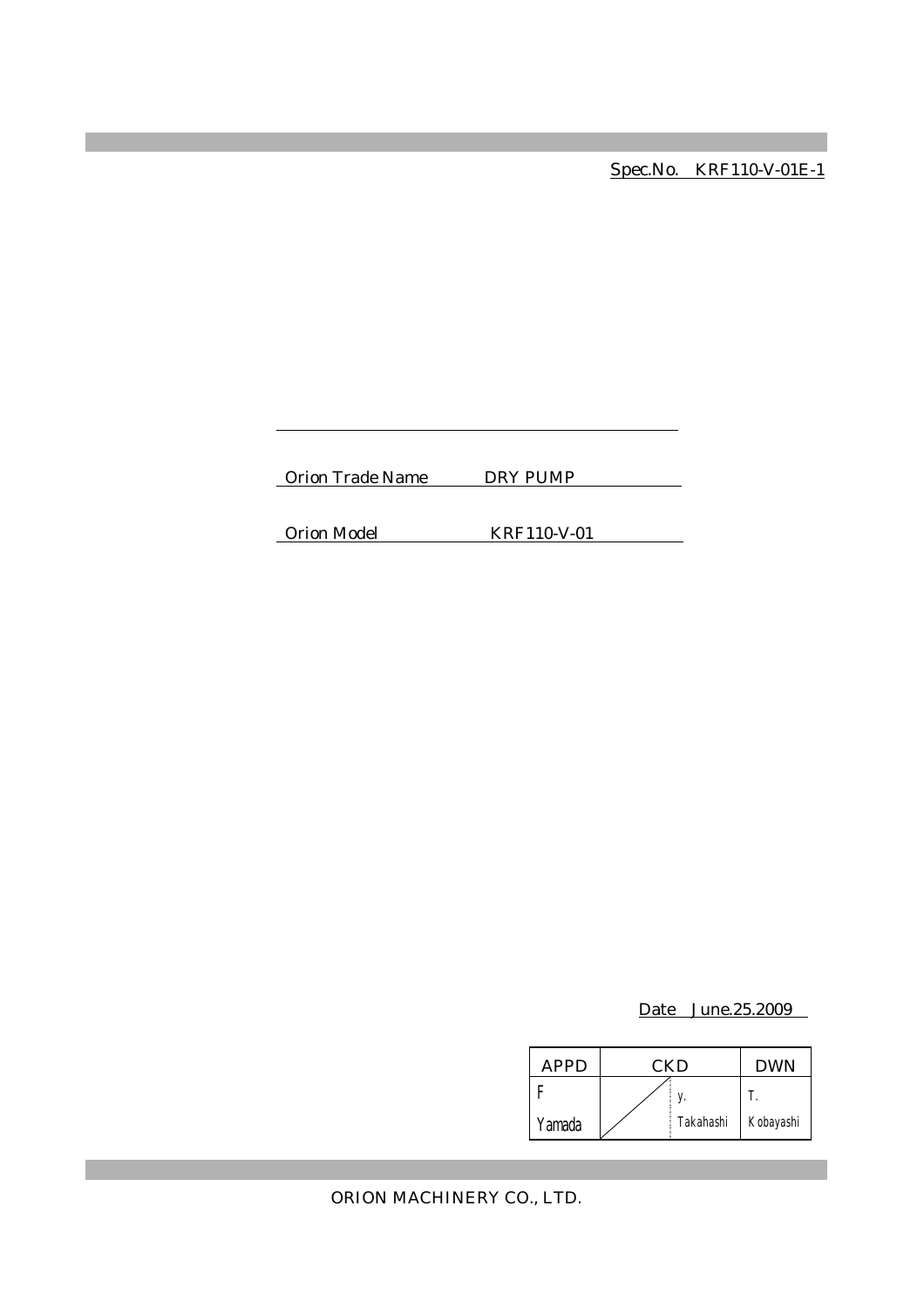## 1. Warranty

### 1-1.Warranty information

When the breakdown occurs by any chance in the guaranteed term because of our clear responsibility, I will repair by the following free of charge. (note)It limits it when using it in Japan.

It wishes actual expenses to be borne responsibility for the adjustment exclusion item. (The alternative part transportation fee and the serviceman movement cost, etc. are included. )

### 1-2. Warranty period

The product shall be warranted for a period of one year from the date of purchase, or for 3000 hours of operation, whichever comes first.

### 1-3. Items exempted from warranty

Consumable parts and periodic replacement parts.

Fault caused by careless handling or improper use and maintenance. (Operation not following the specifications and the instruction manual. Operation under abnormal environmental conditions.)

Fault caused by fire, flood, lightning stoke, abnormal voltage or unforeseen disasters.

Fault caused by repair or modification not performed by ORION or ORION authorized service contractors.

Change of appearance, such as damage or deterioration caused in general use.

 Secondary damages caused by the fault (Incidental damages such as loss, inconvenience, and commercial loss resulting from the failed product).

(Note) In case of a fault or an accident, contact the dealer with the model name and serial number.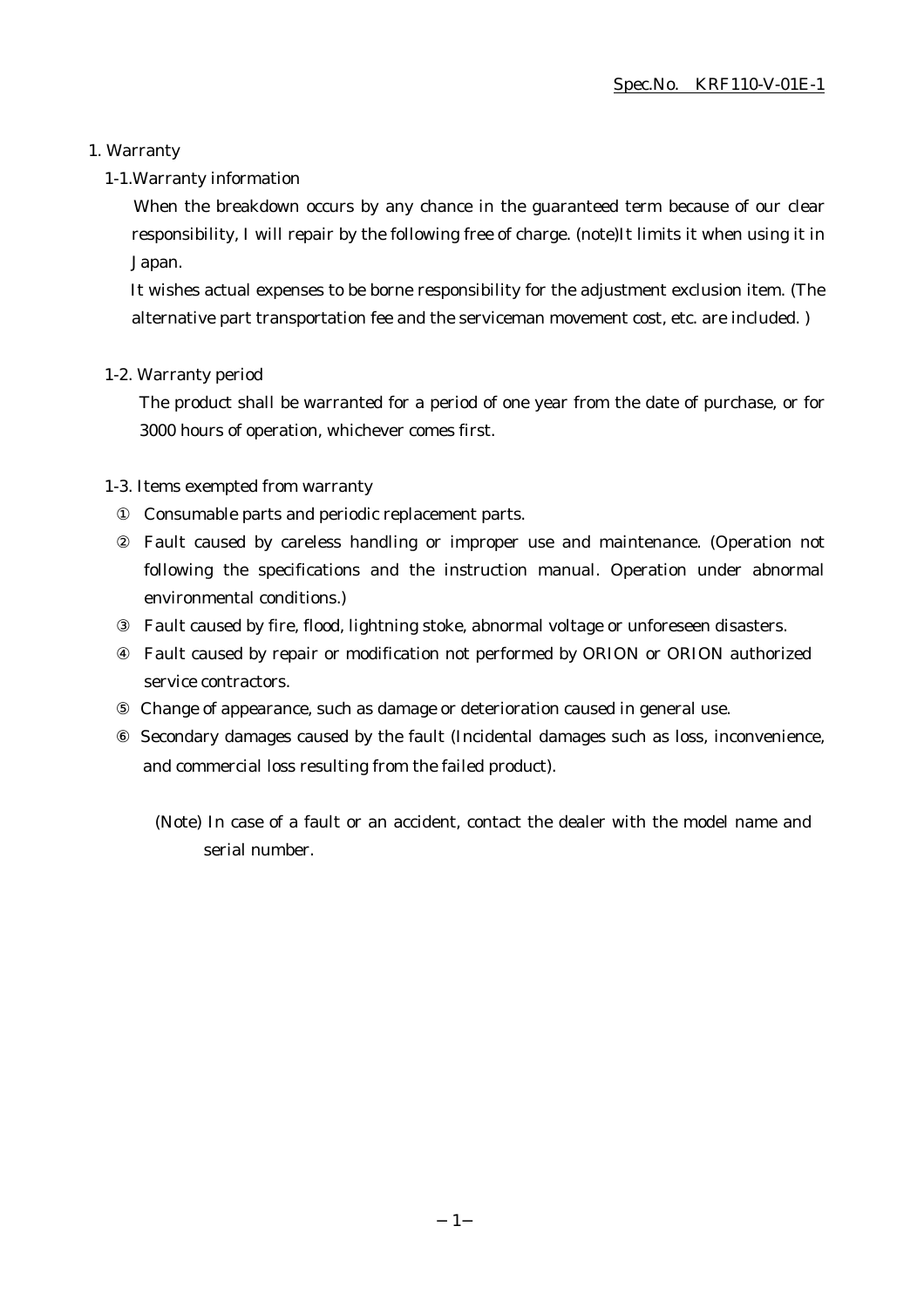### Spec.No. KRF110-V-01E-1

## 2.Consumable parts / Periodic replacement parts

|  | (1) Consumable parts (Parts to be replaced depending on the state at the time of inspection) |  |
|--|----------------------------------------------------------------------------------------------|--|
|  |                                                                                              |  |

| Name of Parts                  | <b>Parts Number</b> | Qty/ unit                              | <b>Inspection period</b>                        | Replacement criterion                                      |
|--------------------------------|---------------------|----------------------------------------|-------------------------------------------------|------------------------------------------------------------|
| Filter element<br>(Inlet side) | 04041878010         | 1                                      | 1 week                                          | When damaged, or dirt cannot be<br>removed by blowing air. |
| Liner<br>$*1$                  | 040028390 0         | To be decided by<br>actual positioning | Replacement of<br>vane                          | When damaged.                                              |
| Gasket (A)                     | 04002846010         | $\boldsymbol{2}$                       | Removal of<br>suction case and<br>delivery case | When damaged or worn.                                      |
| Gasket (B)                     | 04000020010         | 3                                      | Removal of<br>suction case and<br>delivery case | When damaged or worn.                                      |
| Rubber packing                 | 04006914010         | 1                                      | Replacement of<br>element                       | When damaged or worn.                                      |
| Packing                        | 04001458010         | 1                                      | Replacement of<br>element                       | When damaged or worn.                                      |
| Spring tube                    | 04042925020         | 1                                      | Replacement of<br>element                       | When damaged or worn.                                      |
| Spider                         | 04101313010         | 1                                      | 6 months                                        | When it was cracked or damaged                             |

\*1 The second digit from the right is subject to thickness.

0.2t(white) 1, 0.1t(black) 2, 0.05t(yellow) 3, 0.03t(red) 4

(2) Maintenance of plastic parts affecting safe operation

Replace the following plastic parts that may affect safe operation promptly when any damage or deformation is found. Failure to do so may cause injury.

| Name of Parts   | Parts Number   Qty/ unit |  |
|-----------------|--------------------------|--|
| Front cover 110 | 03101446010              |  |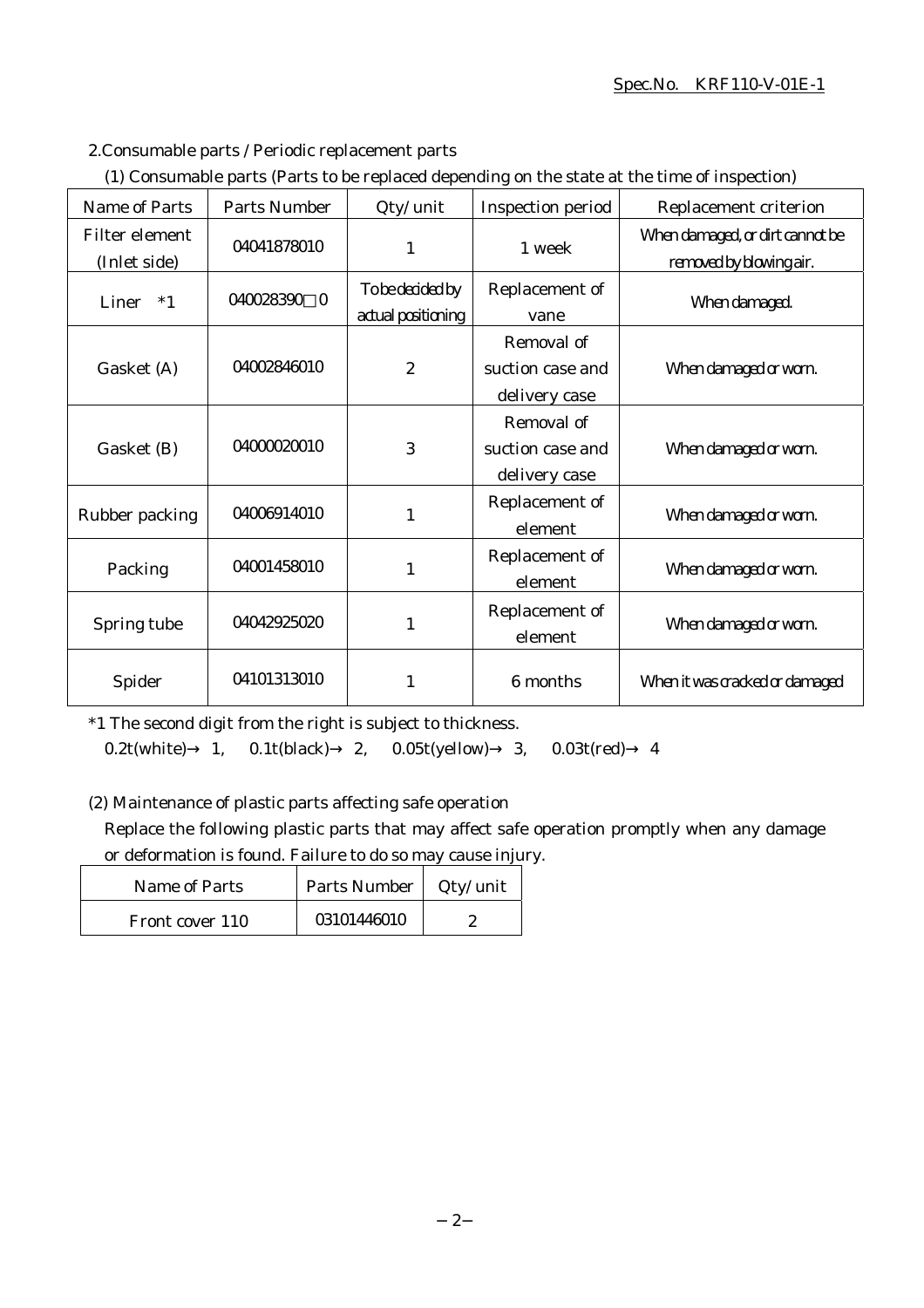|                |              | Qty    | Exchange time                    |
|----------------|--------------|--------|----------------------------------|
| Name of Parts  | Parts Number | unit   | Operation under normal pressure. |
| Vane           | 04100653010  | 6      | 5,500                            |
| <b>Bearing</b> | 04000333000  | 9<br>∼ | 5,500                            |

(3) Replacement parts (Parts to be replaced at regular time intervals)

\* The indicated blade replacement period is recommended in order to help prevent breakdown due to blade wear, and assumes average blade wear at 60Hz operation; specific performance is not guaranteed. The blade should be replaced soon if performance decreases or noise levels increase.

\* When vanes are replaced, replace bearing at the same time. Use ORION specified bearings that are lubricated with special grease.

## \* Use the maintenance kit for replacement parts.

| <b>NAME</b> of Parts            | Parts Number | Items          | Pcs / kit |
|---------------------------------|--------------|----------------|-----------|
| Maintenance kit 110<br>Assembly | 04101348010  | Vane           | 6         |
|                                 |              | <b>Bearing</b> |           |
|                                 |              | Liner (white)  |           |
|                                 |              | Liner (black)  | 2         |
|                                 |              | Liner (yellow) |           |
|                                 |              | Liner (red)    |           |

(4) Motor Maintenance Cycle (An estimated indication of when motor replacement might be necessary. Actual motor lifetime will depend on specific operating conditions.)

| Part Name | Part Number | <b>Specifications</b> | Qty | Maintenance Cycle |
|-----------|-------------|-----------------------|-----|-------------------|
| Motor     | 0A001676000 | Three phase 3.7kW 6P  |     | 20,000h           |

\* Indicates the time when the chance of failure due to wear increases. The motor does not necessarily require replacement after this time; the actual replacement time will depend on the operating conditions and environment of the particular installation. Please have the motor replaced when operation becomes abnormal.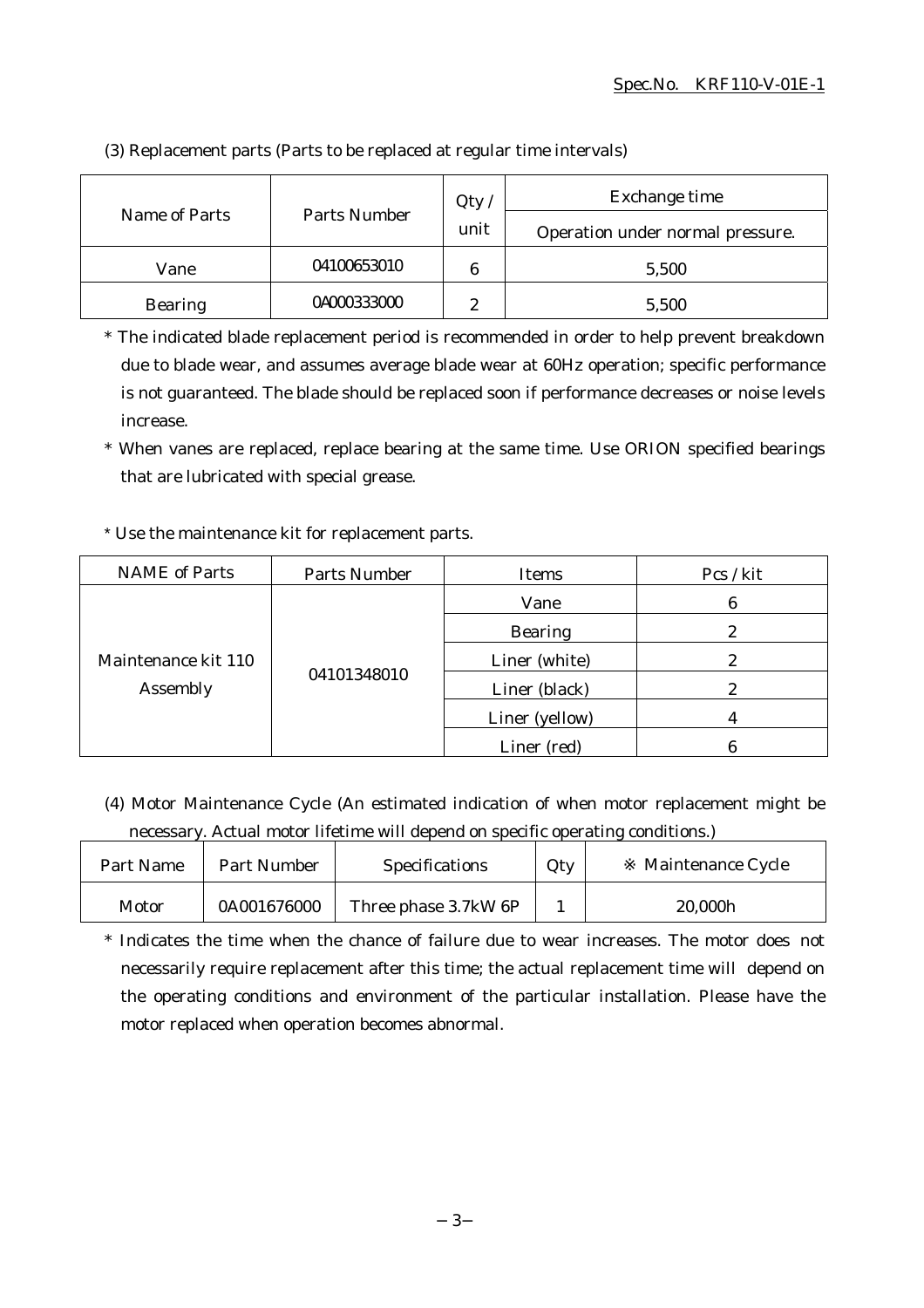## 3. Specifications

| Model                                          |                                     | KRF110-V-01                                                        |                             |
|------------------------------------------------|-------------------------------------|--------------------------------------------------------------------|-----------------------------|
| Frequency                                      |                                     | 50                                                                 | 60                          |
| Designed capacity *                            |                                     |                                                                    |                             |
| Continuous operative<br>vacuum *               |                                     | 60or less                                                          |                             |
| Ultimate vacuum *                              |                                     |                                                                    | 90or more                   |
| Diameter of piping<br>connection               |                                     |                                                                    | Rc1 1/4                     |
|                                                | Phase output pole                   | Three-phase 3.7kW                                                  | 6P                          |
|                                                | Frame no. / heat<br>resisting class | 132S B                                                             |                             |
| Motor                                          | Rated voltage -<br>frequency        | 200V-50/60Hz<br>220V-60Hz                                          |                             |
|                                                | Rated current (A)                   | 16.2/15.6<br>14.6                                                  |                             |
| Setting for thermal                            |                                     | 16.2/15.6                                                          |                             |
| protection<br>$*_{4}$                          |                                     | 14.6                                                               |                             |
| <b>Mass</b>                                    |                                     | 120                                                                |                             |
| Painting color                                 |                                     |                                                                    | <b>Black</b> (except motor) |
|                                                | <b>Installation site</b>            |                                                                    | Indoor                      |
|                                                | Permissible ambient<br>temperature  | 0to40                                                              |                             |
| <b>Installation condition</b><br>(Suction air) | Permissible ambient<br>humidity     | $65 \pm 20$ (JIS Z8703)                                            |                             |
|                                                |                                     | Conditions where there is no corrosive and<br>explosive gas exist. |                             |
|                                                | Conditions                          | Clean air without vapor and dew condensation,                      |                             |
|                                                |                                     | and less dirt and dust.                                            |                             |
| Operation noise *5                             | dB                                  | 74                                                                 | 75                          |

\*1 Designed capacity: It is the theoretical value calculated from capacity. Please use the pressure-flow rate diagram for the actual flow rate.

\*2 Continuous operative vacuum: Operative range of vacuum. Install the gauge and controller to the pump or the piping, and use the Dry Pump at the continuous operative vacuum or less.

- \*3 Ultimate vacuum: Continuous operation is not possible at maximum ultimate vacuum of the pump. It is used as model selection calculation.
- \*4 Use the thermal set value as a target since the apparatus is different individually.
- \*5 The operation noise is the actual measured value at the continuous operative vacuum, not the warrant value.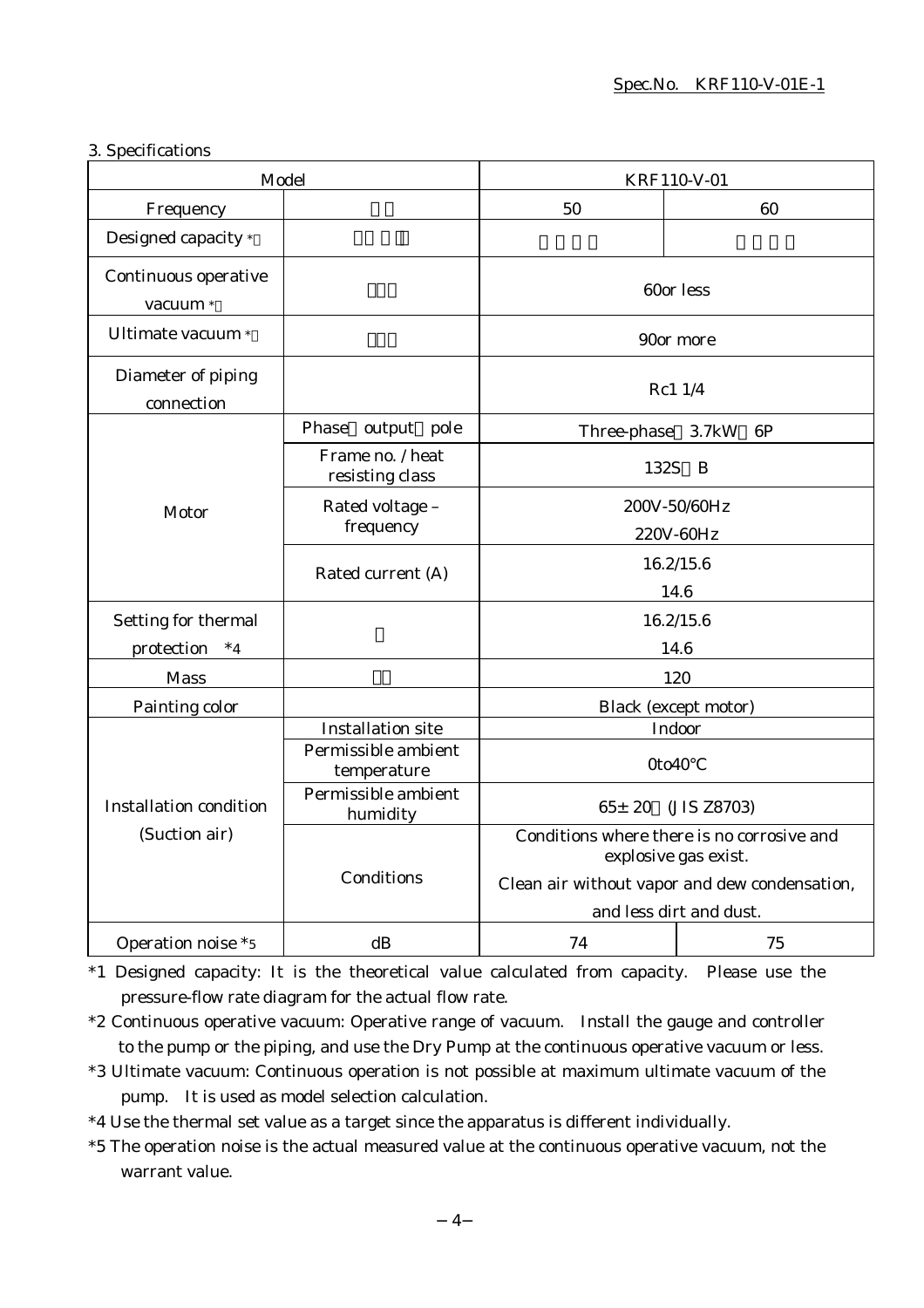## EC DECLARATION OF CONFORMITY



#### ORION MACHINERY CO., LTD.  $ORION$  Phone +81-26-245-8537 Facsimile +81-26-245-4151 246 Oaza Kotaka, Suzaka-shi, Nagano-ken, 382-8502 JAPAN

## EC DECLARATION OF CONFORMITY

We hereby declare that the following our product conform with the essential health and safety requirements of EEC Directives.

| Product      | : DRY PUMP                                                                                     |
|--------------|------------------------------------------------------------------------------------------------|
| Model No.    | : KRF Series<br>(KRF15, KRF25, KRF40, KRF15A, KRF25A, KRF40A<br>KRF04A, KRF08A, KRF70, KRF110) |
| Manufacturer | : ORION MACHINERY CO., LTD.<br>246 Oaza Kotaka, Suzaka-shi, Nagano-ken,<br>382-8502 JAPAN      |
| Directives   | : Machinery Directive 98/37/EC and 2006/42/EC<br>Low Voltage Directive 2006/95/EC              |

The above product has been evaluated for conformity with above directives using the following European standards. The technical construction file (TCF) for this product is retained at the above manufacturer's location.

Machinery Directive / Low Voltage Directive:

EN ISO12100-1:2003, EN ISO12100-2:2003, EN ISO14121-1:2007, EN 1012-2:1996, EN 60204-1:2006, EN ISO13732-1:2006, EN 983:1996 others

| Signature | ٠<br>٠               |
|-----------|----------------------|
| Date      | ስስ ወ<br>15<br>٠<br>٠ |

Name/Title : Toru Kaneko/General Manager

Being the responsible person appointed and employed by the manufacturer.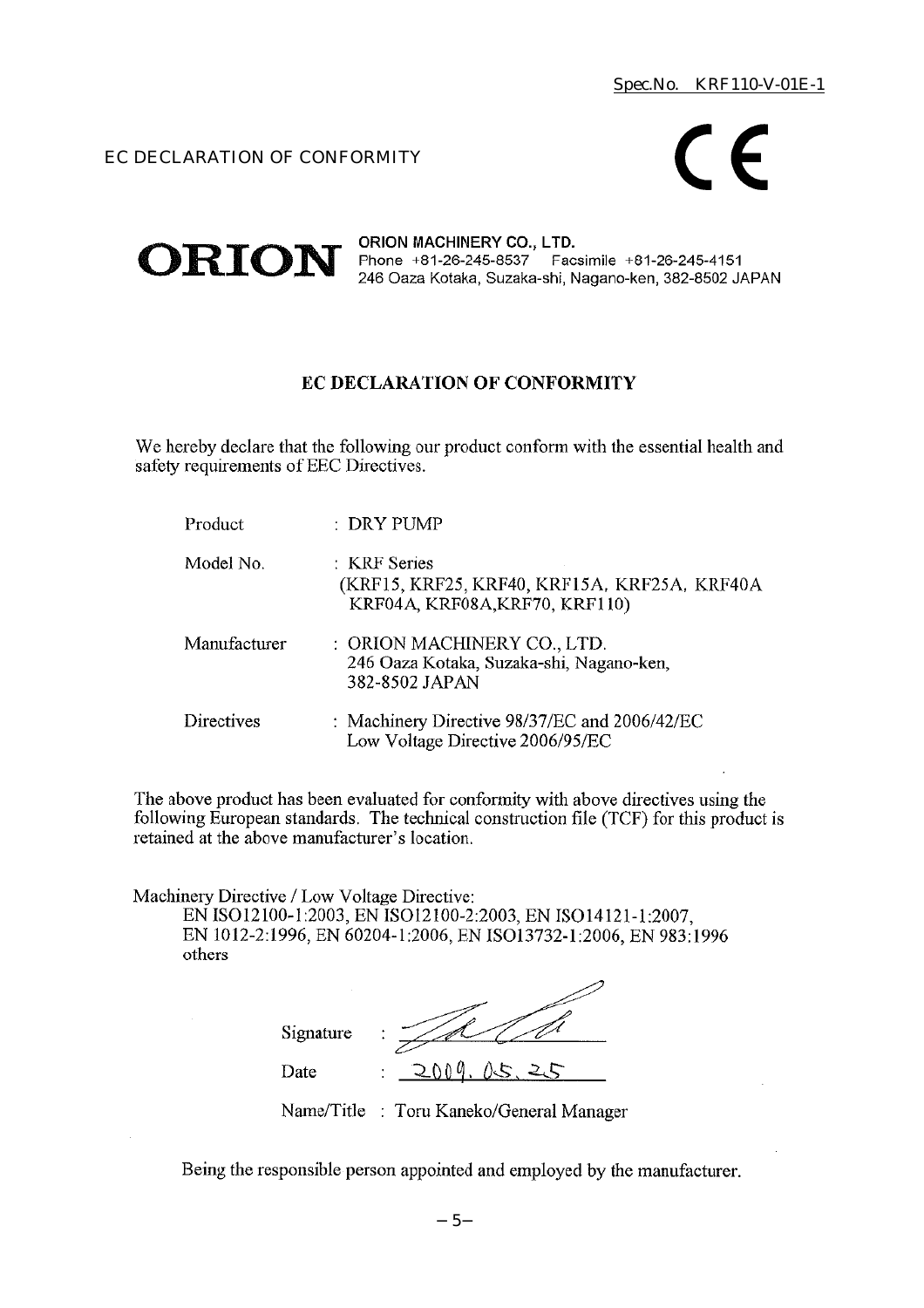4. Precautions

- (1) Observe precautions, and operate the product within specifications.
- (2) Read the instruction manual prior to installation, operation, maintenance and inspection of the product. Especially pay attention to safety.
- (3) The vanes may get damaged if the residual pressure reverses the rotation when the pump stops. A check valve must be installed within 50 cm from the inlet port or exhaust port for protection.
- (4) Be sure to install the product horizontally on the flat surface.
- (5) Operating the product in an enclosed space may cause malfunction due to heat generated from the pump. Provide good ventilation around the product, so the ambient temperature does not exceed the permissible level.
- (6) Be sure to clean the filters periodically. Failure to do so may cause clogging and result in trouble due to overload.
- (7) Wiring work has to be performed by qualified personnel according to applicable laws and in-house regulations.
- (8) Be sure to install an overload protection such as a thermal relay in the electric circuit.
- (9) Allowable intermittent power supply voltage fluctuation range is  $\pm 10\%$  of the specified voltage; allowable sustained supply voltage fluctuation range is ±5% of the specified voltage.
- (10) Be sure to use the product 1,000m or below above sea level.

### 5. Accessories

D type compound gauge 60 1 piece

6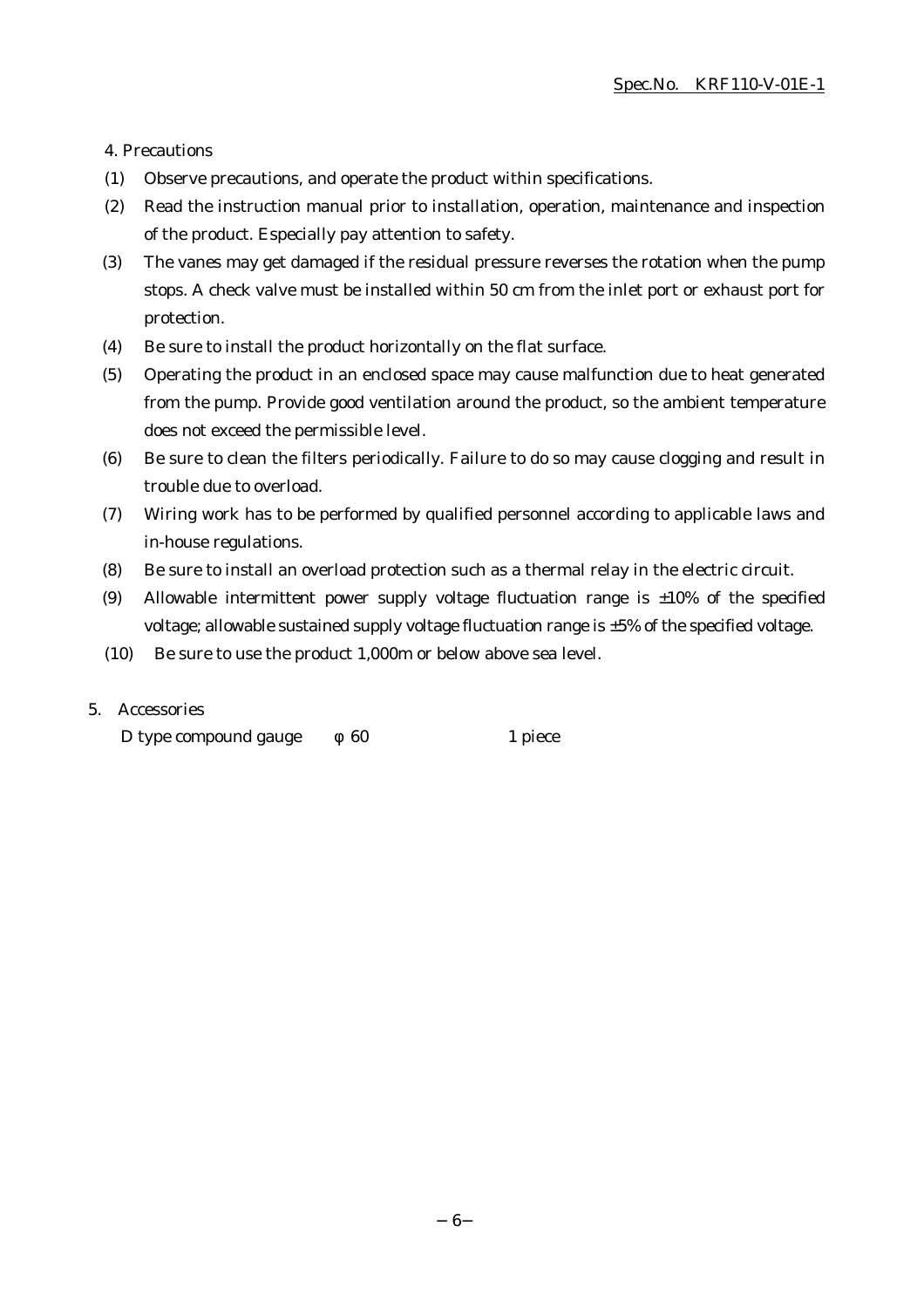## 6. Pressure-Flow rate diagram

## KRF110-V-01

# Vacuum Specification



Conditions: 1 atmospheric pressure

20